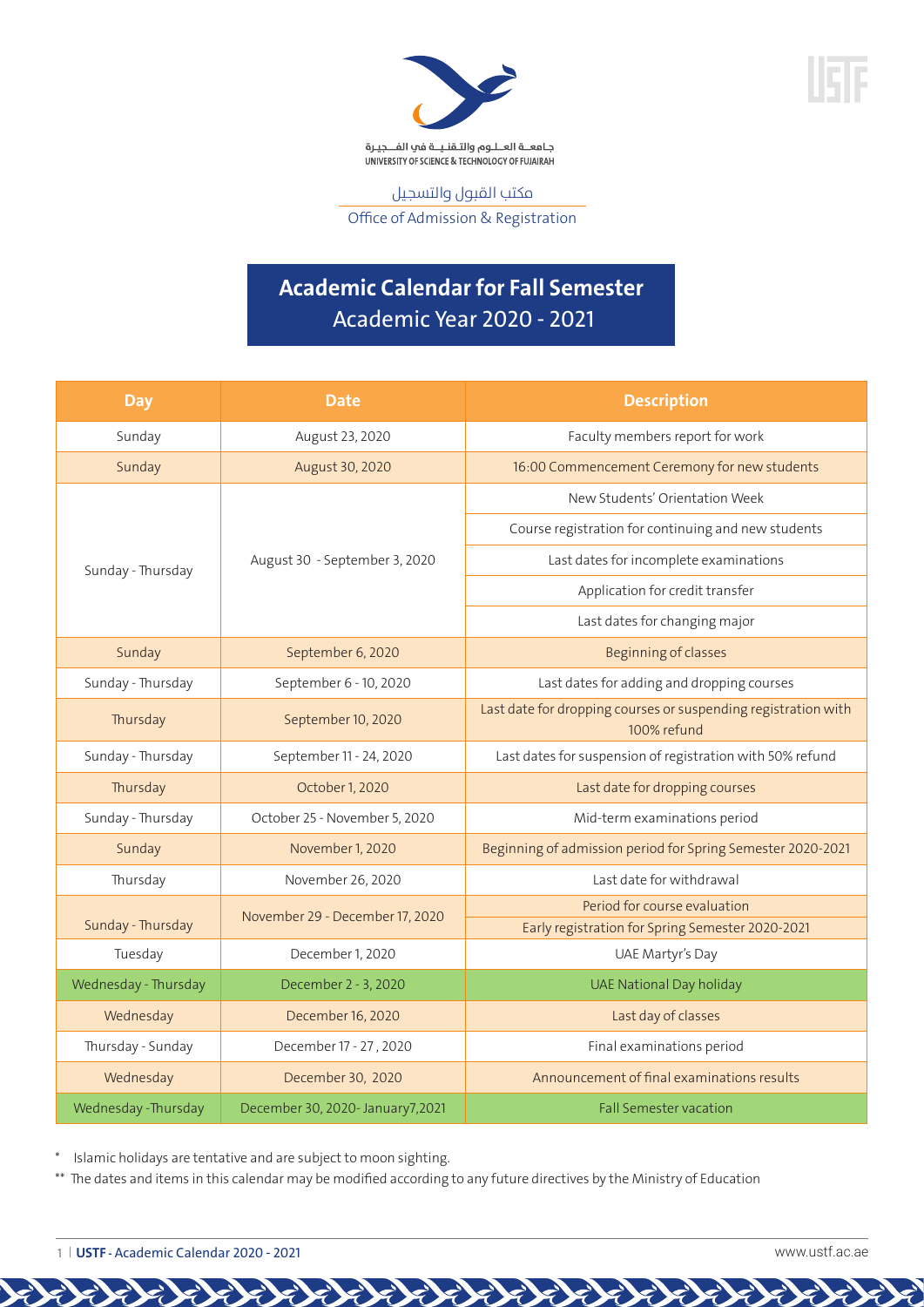

مكتب القبول والتسجيل Office of Admission & Registration

## **Academic Calendar for Spring Semester** Academic Year 202 0- 2021

| <b>Day</b>           | <b>Date</b>                   | <b>Description</b>                                                            |
|----------------------|-------------------------------|-------------------------------------------------------------------------------|
|                      |                               | New Students' Orientation Week                                                |
|                      |                               | Course registration for continuing and new students                           |
|                      | January 10 - 14, 2021         | Last dates for incomplete examinations                                        |
| Sunday               |                               | Application for credit transfer                                               |
|                      |                               | Last dates for changing major                                                 |
| Tuesday - Wednesday  | January 12 - 13, 2021         | Graduation Commencement for Fall Semester 2020-2021                           |
| Sunday               | January 17, 2021              | Beginning of classes                                                          |
| Sunday - Thursday    | January 17 - 21, 2021         | Last dates for adding and dropping courses                                    |
| Thursday             | January 21, 2021              | Last date for dropping courses or suspending registration with<br>100% refund |
| Sunday-Thursday      | January 24 - February 4, 2021 | Last dates for suspension of registration with 50% refund                     |
| Thursday             | February 11, 2021             | Last date for dropping courses                                                |
| Sunday - Thursday    | March 7 - 18, 2021            | Mid-term examinations period                                                  |
| Sunday - Thursday    | March 28 - April 1, 2021      | <b>Spring Semester vacation</b>                                               |
| Sunday               | April 4, 2021                 | Beginning of admission period for Fall Semester 2021-2022                     |
| Thursday             | April 15, 2021                | Last date for withdrawal                                                      |
| Sunday - Thursday    | April 18 - 29, 2021           | Period for course evaluation                                                  |
|                      |                               | Period for early registration for Summer Semester 2020-2021                   |
| Sunday - Thursday    | May 2 - 13, 2021              | Period for early registration for Fall Semester 2021-2022                     |
| Wednesday            | May 5, 2021                   | Last day of classes                                                           |
| Thursday - Saturday  | May 13 - 15, 2021             | Eid Al Fitr Al Mubarak                                                        |
| Thursday - Wednesday | May 6:12 - 16:19, 2021        | Final examinations period                                                     |
| Monday               | May 24, 2021                  | Announcement of final examinations results                                    |

\* Islamic holidays are tentative and are subject to moon sighting.

\*\* The dates and items in this calendar may be modified according to any future directives by the Ministry of Education